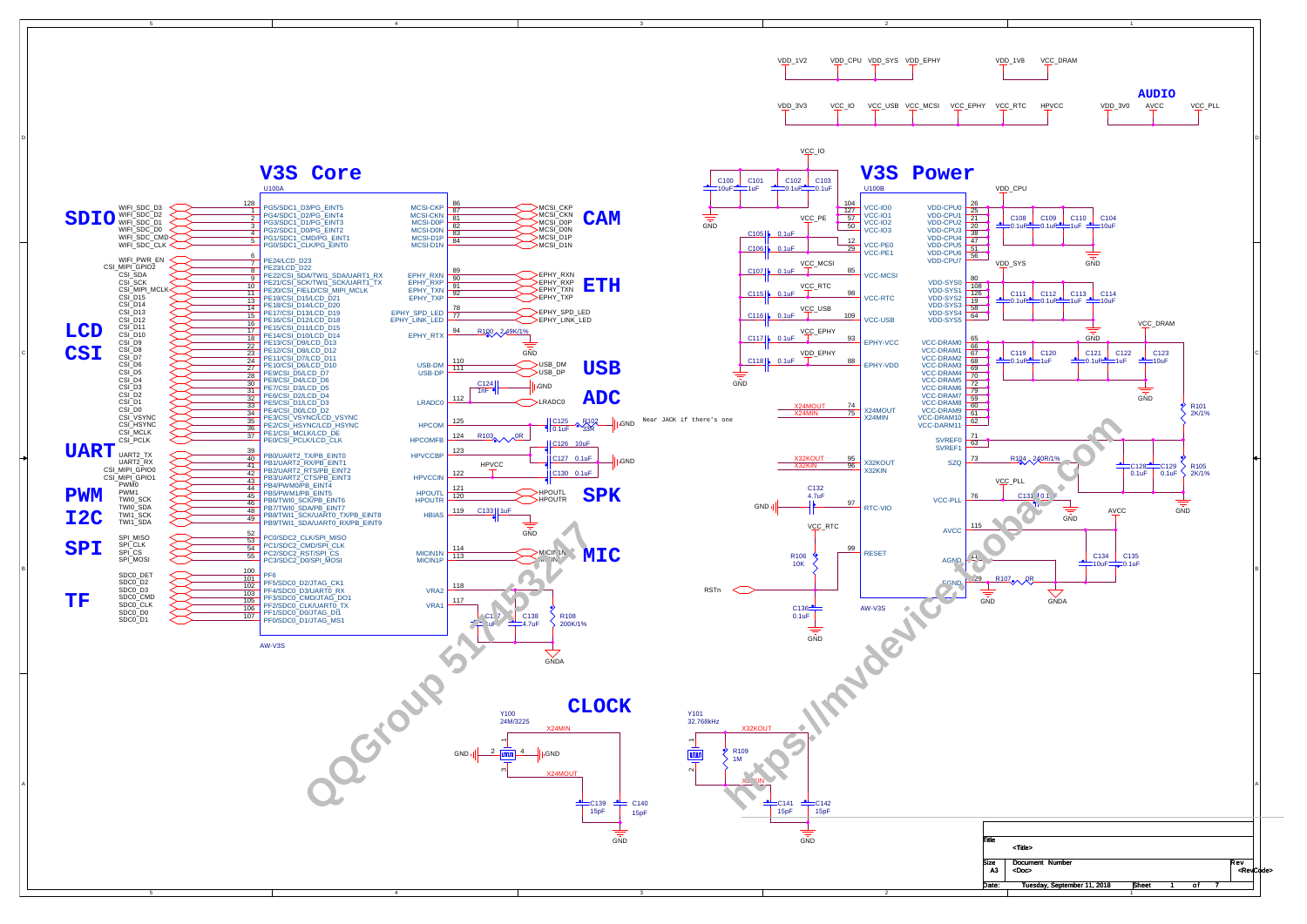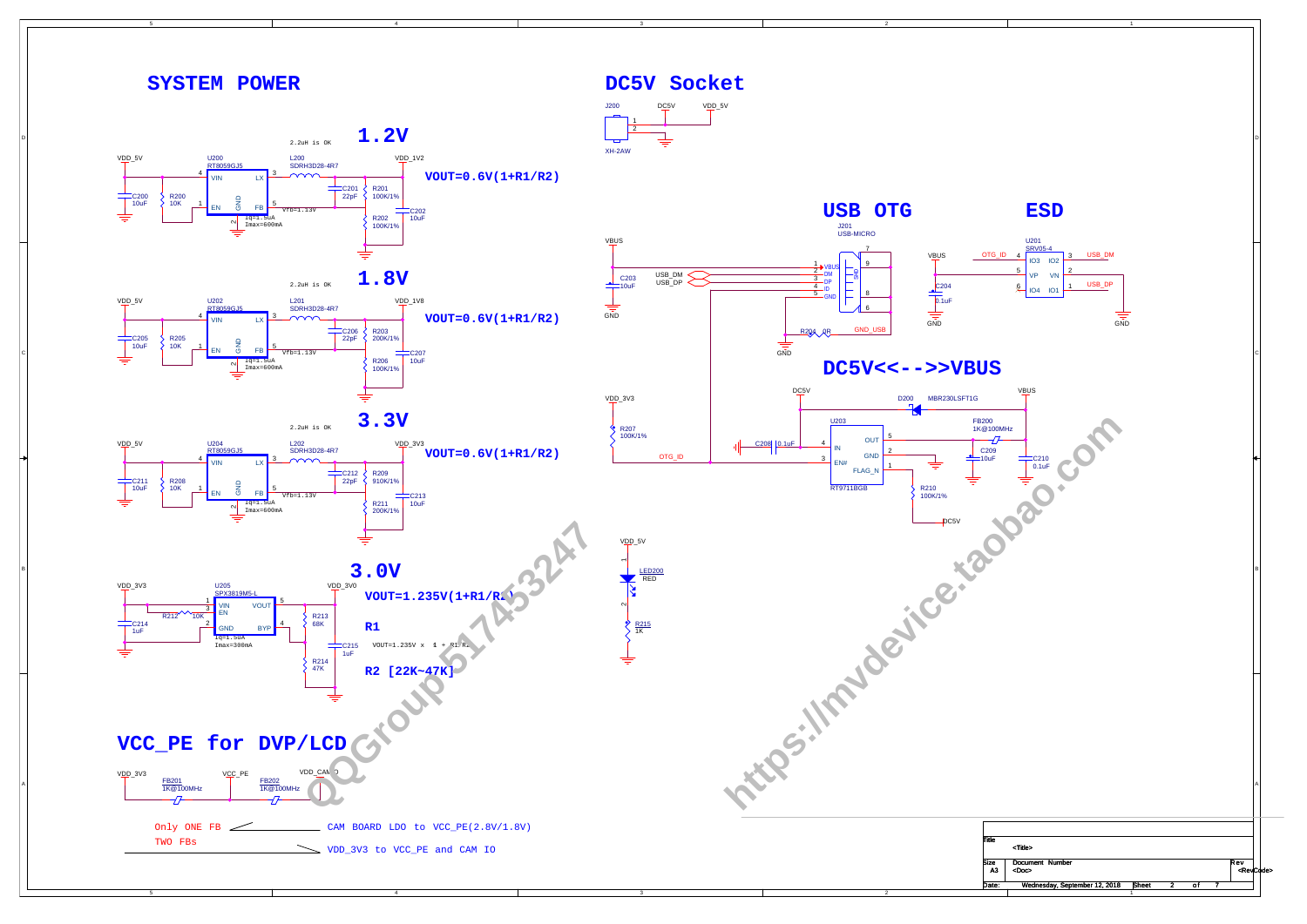5

5



4

4

3

3



**QQGroup 517 AF33247** 

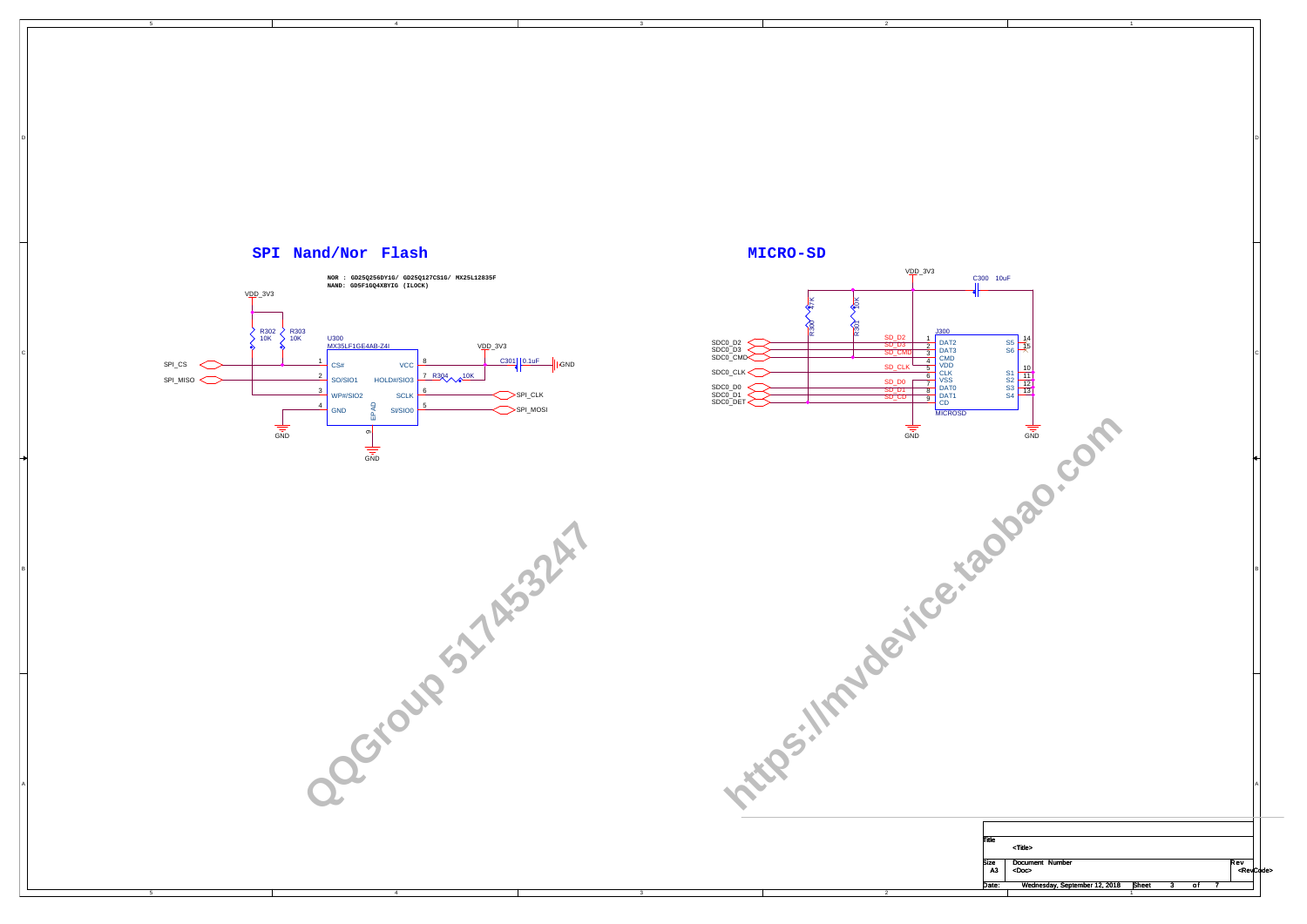5

5

4

4

3

3





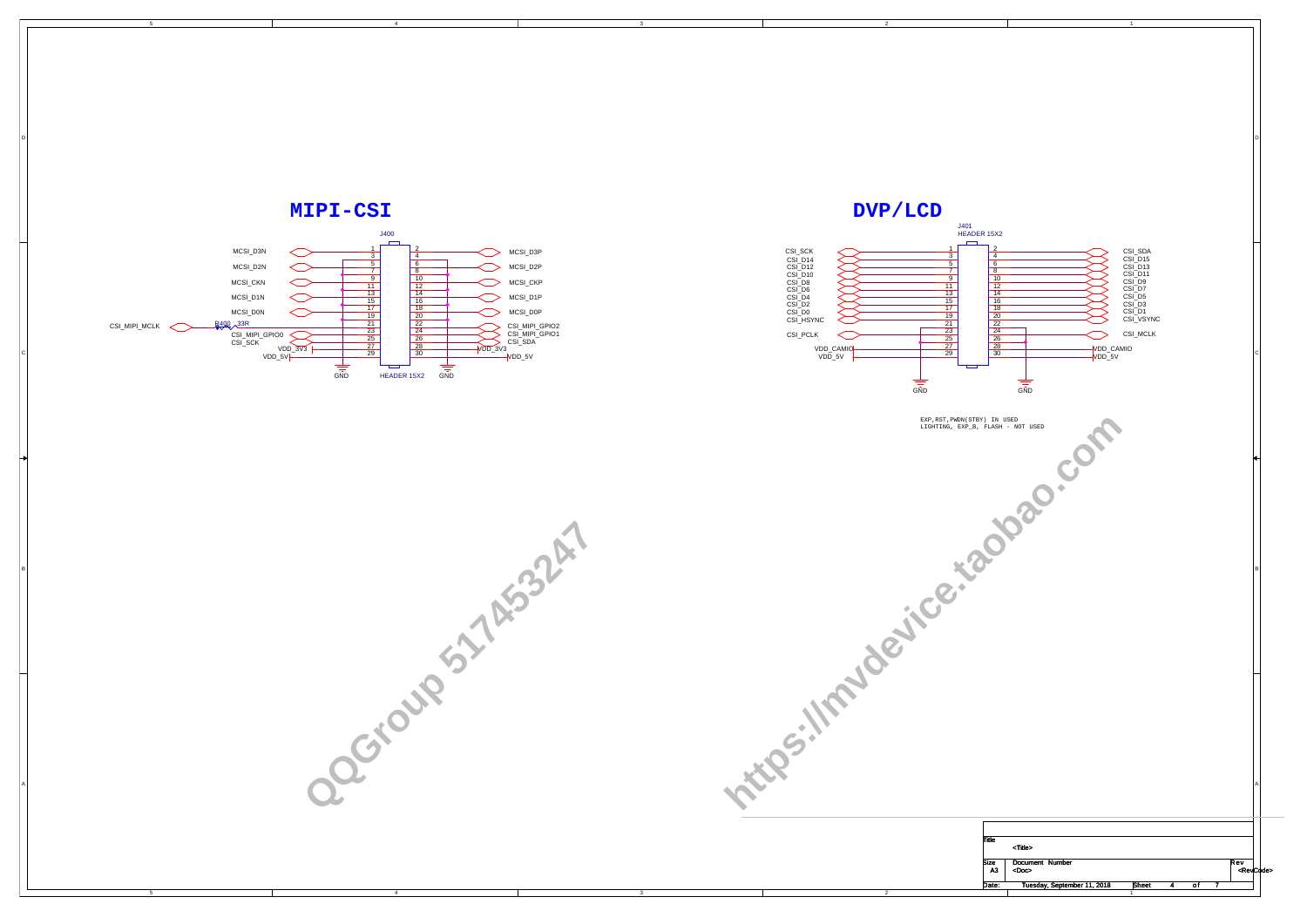5

5

4

4

3

3

2

2

|            |                             | $\mathbf{1}$ |                |                |     |                     |
|------------|-----------------------------|--------------|----------------|----------------|-----|---------------------|
|            |                             |              |                |                |     | D                   |
|            |                             |              |                |                |     |                     |
|            |                             |              |                |                |     | $\mathsf{C}$        |
|            | P.Com<br>Not                |              |                |                |     |                     |
|            |                             |              |                |                |     | B                   |
|            |                             |              |                |                |     |                     |
|            |                             |              |                |                |     | Α                   |
| Title      | <title></title>             |              |                |                |     |                     |
| Size<br>A3 | Document Number<br>$<$ Doc> |              |                |                | Rev | <revcode></revcode> |
| Date:      | Monday, September 10, 2018  | Sheet<br>1   | $\overline{5}$ | 7<br><u>of</u> |     |                     |



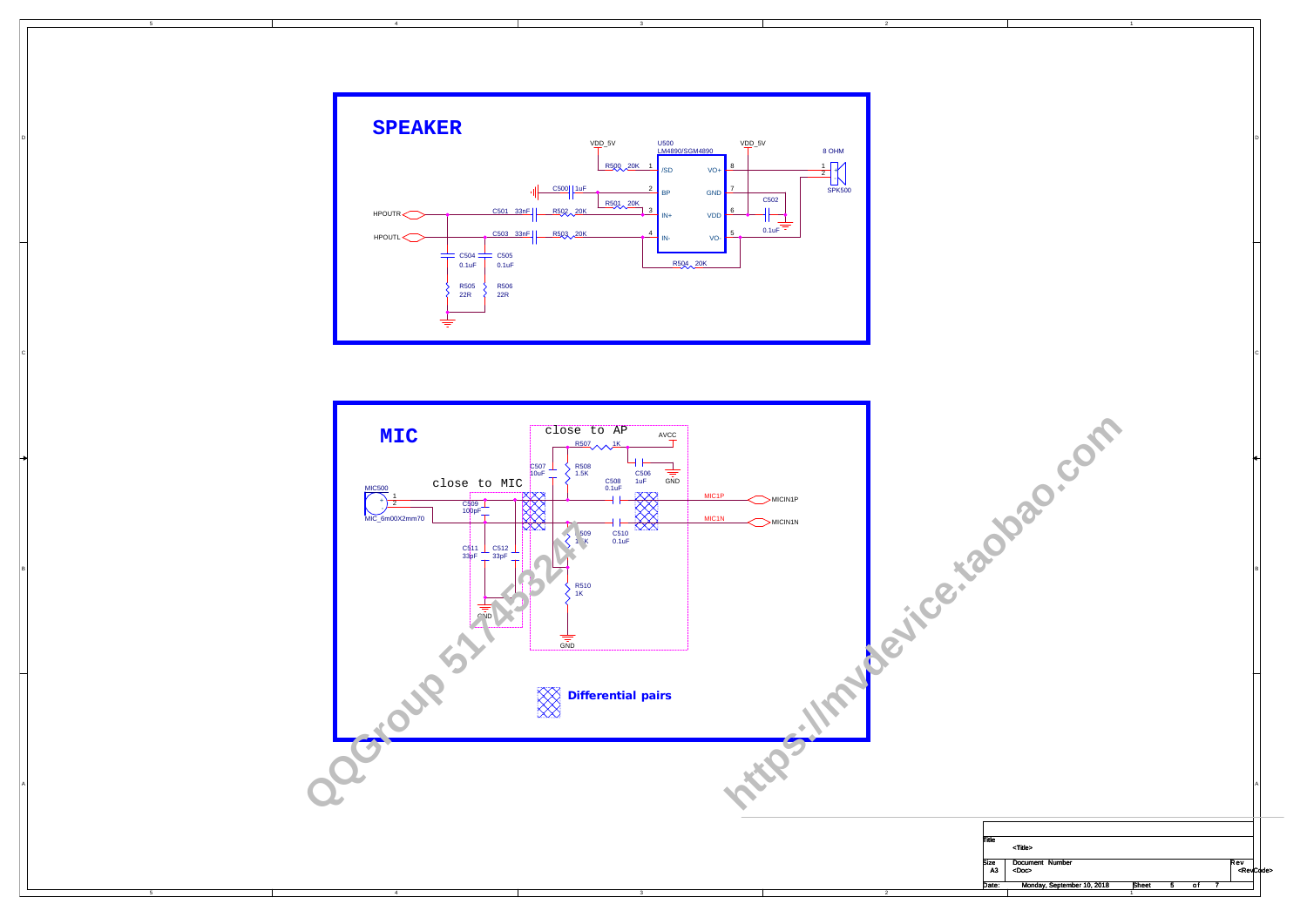